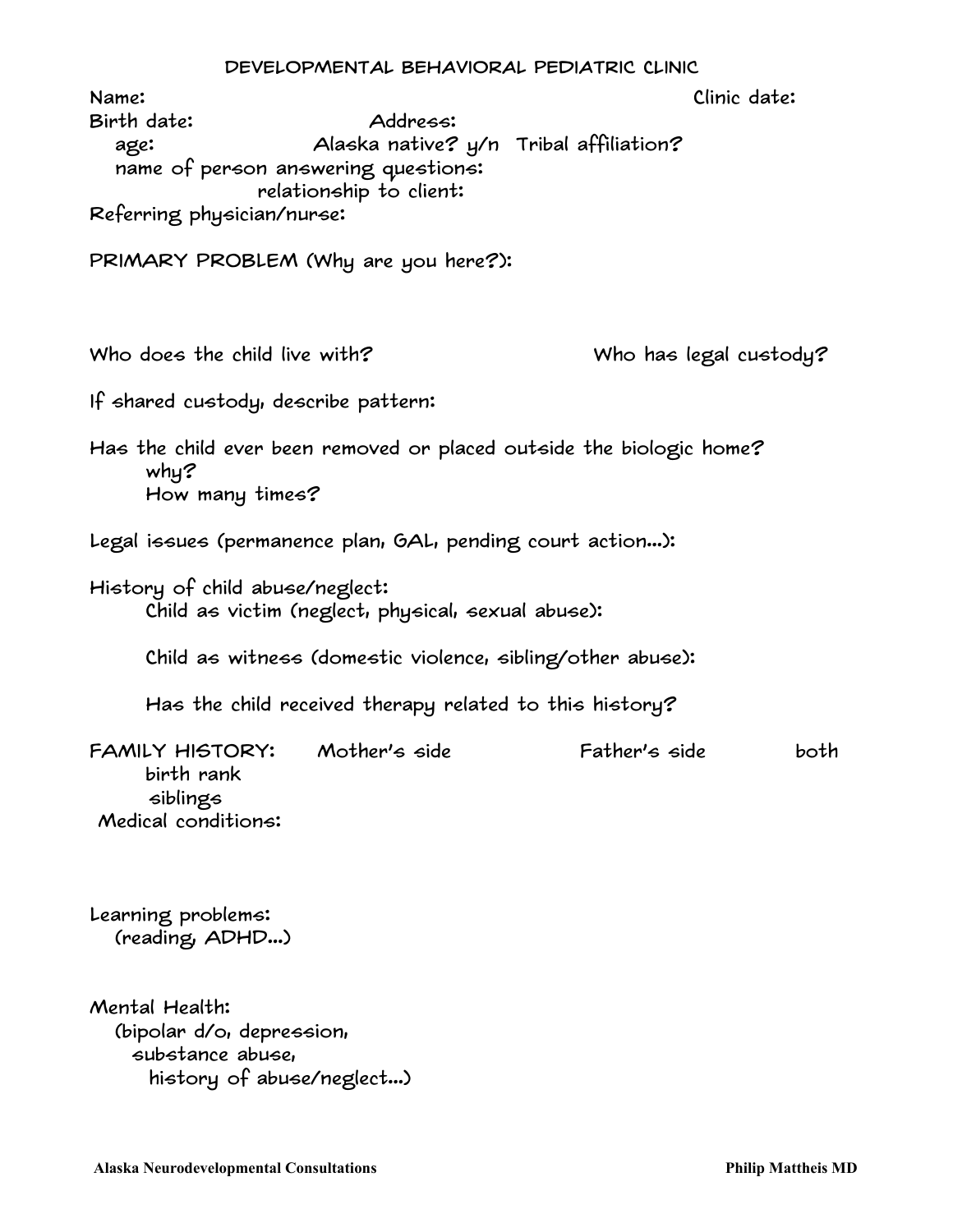## Developmental Behavioral Pediatric Clinic

MEDICAL HISTORY:

 How far along was the pregnancy when the mother became aware? Were there any illnesses, or were medications used in pregnancy?

 Were tobacco, drugs, or alcohol used in pregnancy? (how do you know?) mother: father:

 Was there anything else different about the pregnancy (premature or late, abnormal tests, etc)?:

Were there problems with the delivery?

Any illness or other problem before discharge home after birth?

Has s/he had any problems with eating or growing?

 Were there problems during infancy with sleep, colic, over reaction to noise, touch, other sensation?

Has s/he ever had a brain injury from an accident or an infection?

Has the child been placed in a mental health or corrections setting?

 Have there been other developmental or mental health evaluations? (age of child, results - please provide copies of reports)

 Mental Health Diagnoses: Medications tried and effects (who prescribed):

Current medication/prescriber:

Surgeries: Allergies: Special diets or supplements: Immunizations up to date? Vision, hearing, other sensory issues? Sleep Typical bedtime/waking time: Time to sleep onset: Snoring or pauses in breathing?: Frequent waking in night? y/n \_\_/week Needs help/attention? y/n Nightmares, sleepwalking, other abnormalities: Daytime wakefulness (sleepy, wide awake, needs naps): Any attempts with medication or other therapy? Does the child get enough sleep?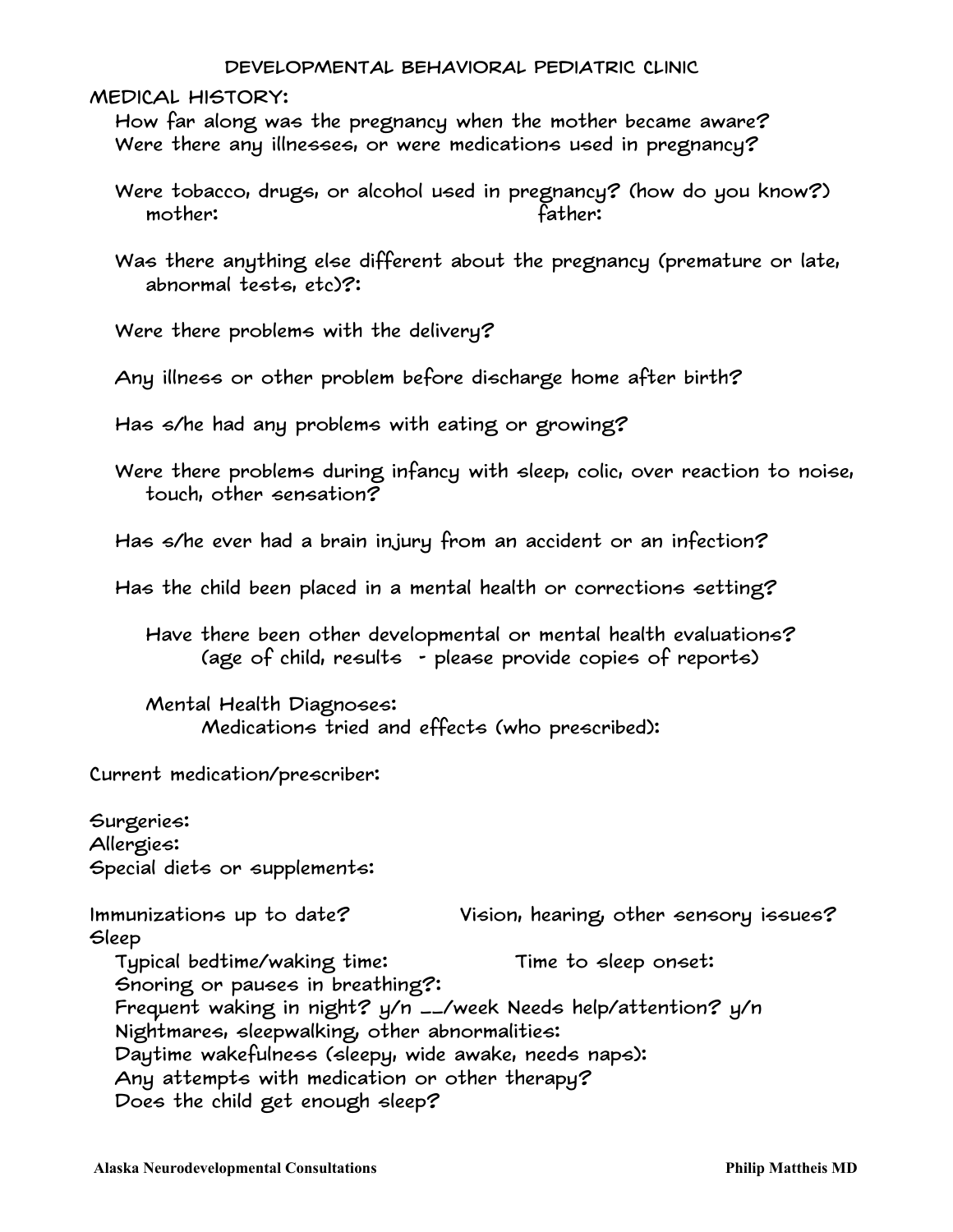| DEVELOPMENTAL BEHAVIORAL PEDIATRIC CLINIC                                                                                                                                                                                                                  |
|------------------------------------------------------------------------------------------------------------------------------------------------------------------------------------------------------------------------------------------------------------|
| DEVELOPMENTAL HISTORY:<br>Has anyone ever worried about this child's development?                                                                                                                                                                          |
| Milestones, with best guesses (exact dates or ages are not important):<br>Age when: s/he first sat alone:<br>s/he first crawled:<br>s/he first walked:<br>at first single words:<br>at first word combinations:<br>toilet trained for urine:<br>for stool: |
| Behavior (describe problems, with age first seen):                                                                                                                                                                                                         |
| age of child/result:<br>Previous evaluation or therapy?                                                                                                                                                                                                    |
| Medicines tried/result:                                                                                                                                                                                                                                    |
| Has child lived with others who have similar behavior?                                                                                                                                                                                                     |
| <b>EDUCATION HISTORY</b><br>Current school and grade:<br>Was the child ever held back?<br>When/why?                                                                                                                                                        |
| Special Education program? Is there an IEP?<br>Date last plan:                                                                                                                                                                                             |
| (please provide copy)<br>When did Special ed services start?                                                                                                                                                                                               |
| Learning problems (when first noted?):                                                                                                                                                                                                                     |
| Behavior problems at school:                                                                                                                                                                                                                               |

Testing results: IQ tests? (age, results):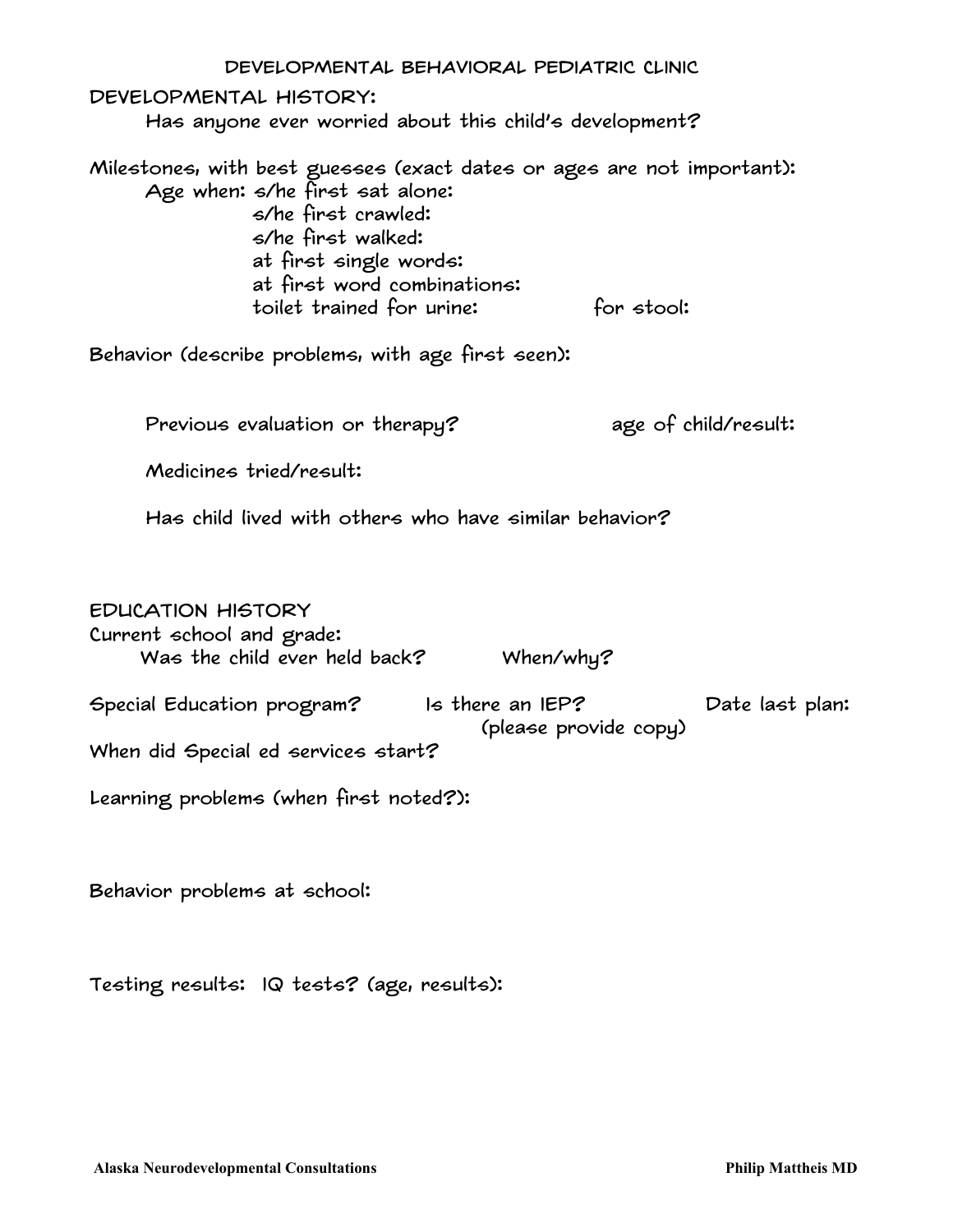Name: Age: PHYSICAL EXAM:

Head Circumference: \_\_\_cm \_\_% Height: \_\_\_cm/in \_\_% Weight: \_\_\_kg/lb \_\_% Palpebral fissures \_\_\_\_\_/\_\_\_\_\_cm (R/L) Upper lip/Philtrum \_\_\_/\_\_\_

Notable findings on exam:

Neuromuscular exam: Muscle tone, bulk, strength:

Motor coordination:

Reflexes:

Social/cognitive function: Interactive style: Personal/social connection:

> Ability to communicate expressive ability - verbal speech nonverbal strategies receptive ability